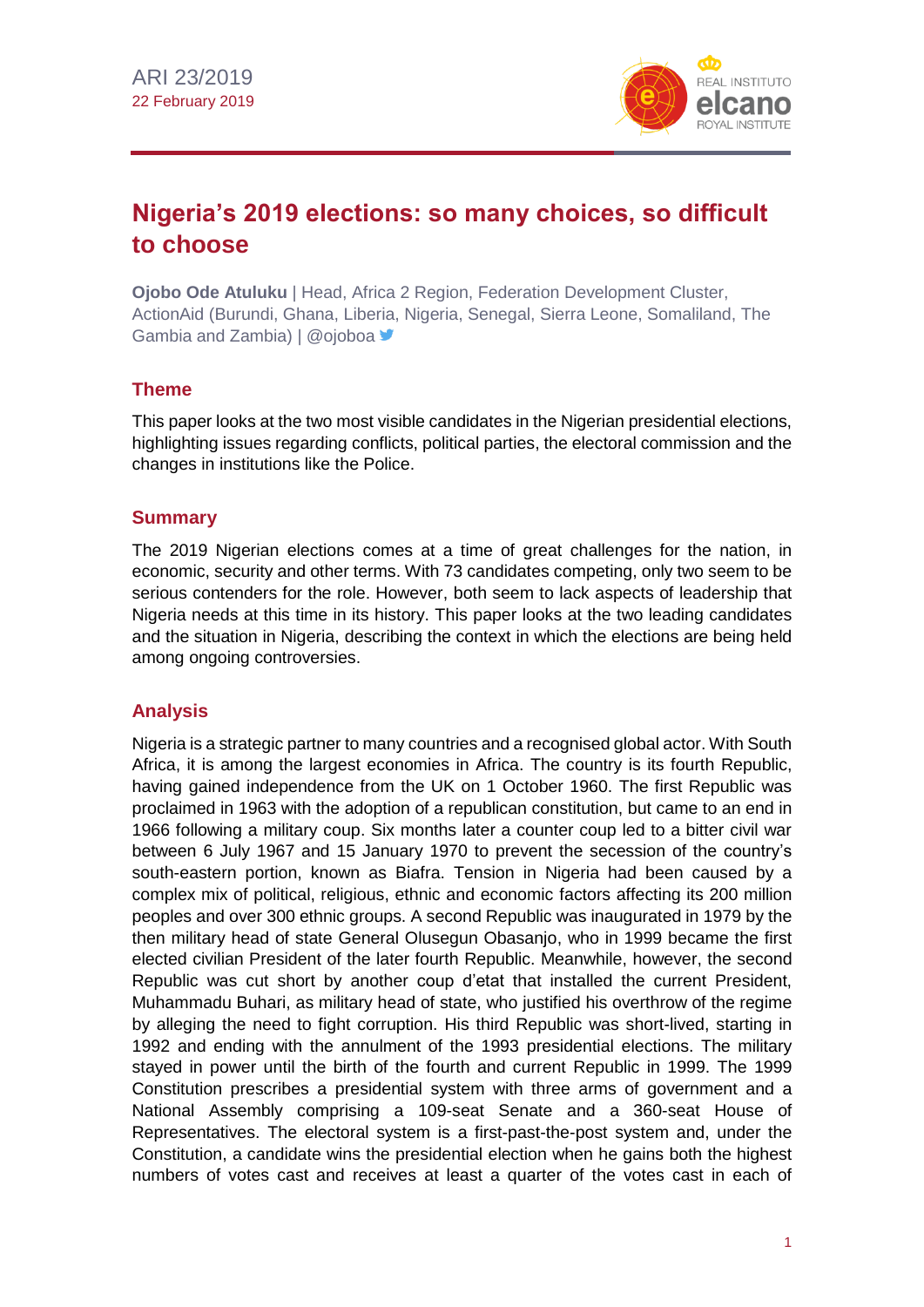Nigeria's 36 states and its Federal Capital territory. Failing that, a second election between the two candidates with the highest number of votes is held within seven days of the results being announced.

The Peoples' Democratic Party (PDP) won the elections in 1999 and remained in power until 2015. The All Progressive Congress was an alliance of the two major opposition parties.

Nigeria goes to the presidential polls on Saturday 23 February 2019 after a week's postponement from 16 February. For many it will be a practical challenge managing a ballot paper with 91 political parties and 73 presidential candidates without invalidating their vote.<sup>1</sup> All, however, will be in fear of the challenges to security that may arise in their constituencies, be it Boko Haram, herdsmen-farmers or outright political thuggery.

The Nigerian electoral system is overseen by an Independent National Electoral Commission (INEC), with a Chair and Federal Commissioners, and a State Independent Electoral Commission (SIEC), with State Commissioners.

## The candidates

Saturday 23 February 2019 is the date finally set for the election of the eighth President of the Federal Republic of Nigeria. There are four types of candidate in the running: the incumbent, Muhammadu Buhari; a former Vice-President, Atiku Abubakar; a handful of popular social-media names new to the game of partisan politics, a new crop of youthful and energetic would-be leaders; and what one could describe as the 'the invisibles'. There is no division between right and left in Nigeria's presidential election since ideologies are neither on offer or expected, except by a handful of intellectuals who in all likelihood might not have registered to vote. It is a crowded racetrack of 73 presidential candidates, each with a running mate. The hopefuls range from a young 33-year-old male to an ailing 75-year-old, with many under the age of 40, beneficiaries of the 'not too young to run' movement whose advocacy saw the approval of a law that reduced the eligible age for contesting presidential elections from 40 to 30. So there are newly-minted politicians and experienced warlords of old political battles, both male and female. One wished to withdraw but was told by the electoral umpire it was too late to do so, while another party has a blank on its ballot as the court declared the candidate but the party itself claimed not to have decided and is het to forward to the court its own nominee.

Up to 22,643 candidates will be contesting 1,504 seats in the 2019 general elections, to be held on the same day as the presidential elections. Sub-national elections will be held on 2 March 2019. There are 73 candidates for the presidential elections: five are women, four with male vice-presidential running mates, while 23 presidential candidates have women as running mates. One candidate announced her withdrawal from the elections in response to a coalition that was being discussed but the INEC declared it was too late to withdraw as the ballots had already been printed.

<sup>1</sup> <https://youtu.be/Ka4eSxMMIJI> shows the Commission Chairman demonstrating how to use the ballot paper.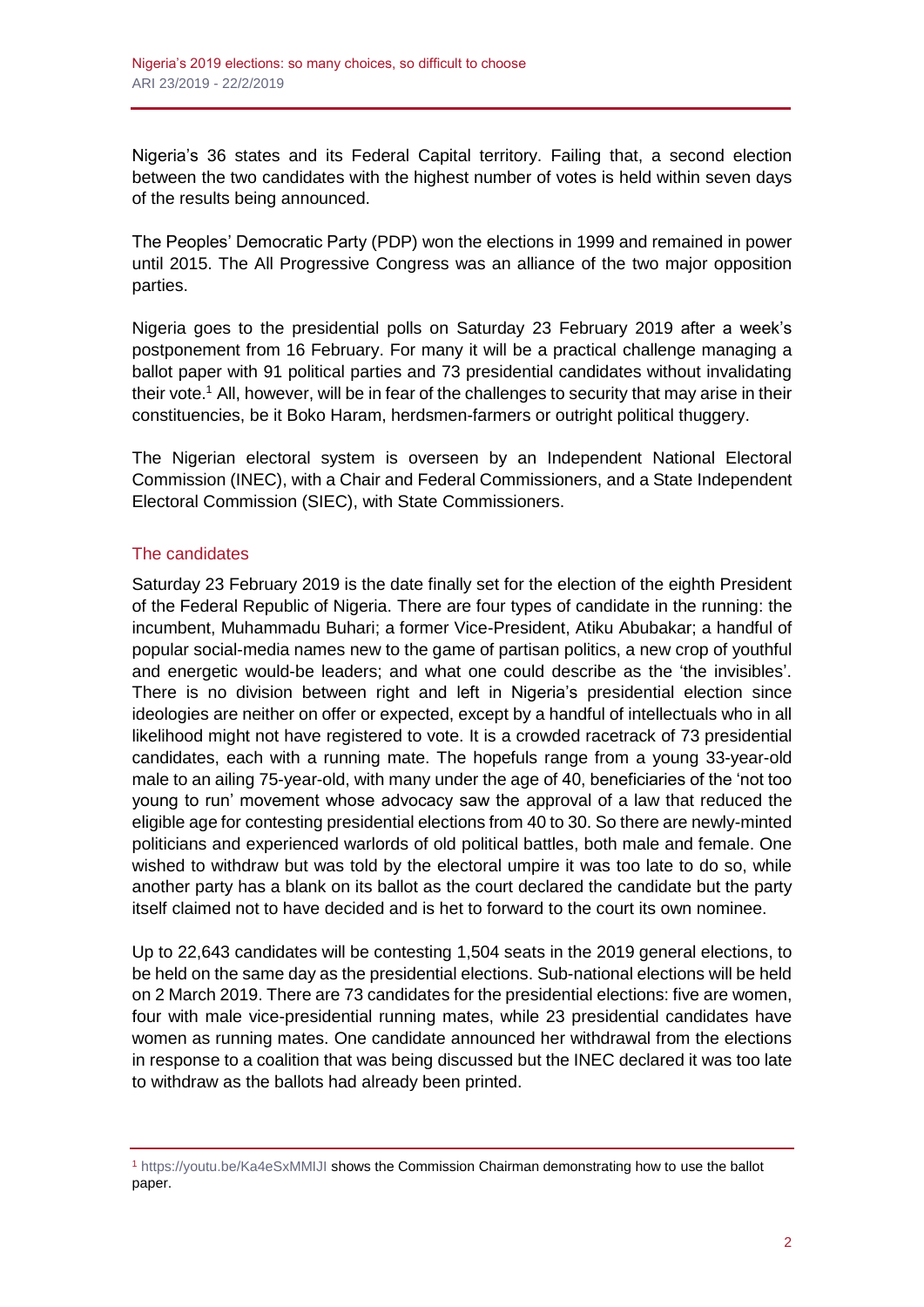In the general elections there will be 1,904 senatorial hopefuls and 4,680 candidates for the House of Representatives, a total of 6,657 individuals contesting the 470 seats of the National Assembly. Female candidates account for 12.3% in the Senate and 11.6% in the House of Representatives, while young people account for 13.5% in the former and 27.4% in the latter (the 9.6% and 3.5% increase could be attributable to the recently approved 'Not-too-young to run' law.

## The electorate

There are 84 million registered electors, 14.2 million more than in the previous elections in 2015. Female voters comprise 47.14%, young people (aged 18 to 35) 51.1% and those aged between 36 and 50 29.97%.

| Category               | Percentage | Number     |
|------------------------|------------|------------|
| <b>Students</b>        | 26.57      | 22,320,990 |
| Farming and fishing    | 16.23      | 13,630,216 |
| Housewives             | 14.10      | 11,844,079 |
| <b>Business sector</b> | 12.87      | 10,810,006 |
| <b>Traders</b>         | 9.01       | 7,558,012  |
| Uncategorised          | 7.17       | 6,021,741  |
| Civil servants         | 6.00       | 5,038,671  |
| Artisans               | 5.33       | 4,478,202  |
| <b>Public servants</b> | 2.73       | 2,292,167  |

#### **Figure 1. Registered voters for the 2019 election (INEC data)**

Source: the author.

Poor voter turnout may, however, mean that many registered voters will not turn up as has been the case in all past elections in the fourth Republic. Voter turnout was at 43.65% in 2015, 54% in 2011, 57% in 2007, 68% in 2003 and 52% in 1999.

Collecting permanent voters' cards (PVCs) has remained a challenge, with around 8 million yet to be claimed by their holders as at January 2019. Despite an extension of the deadline for collecting PVCs, hundreds of thousands of them remain in the custody of INEC offices. Without a PVC there can be no voting. The reasons given range from difficulties in getting the cards back after repeated efforts, changes of locality of residence, death or inability to locate the appropriate issuing office.

### Electoral malpractice and irregularities

The history of elections in Nigeria is fraught with malpractice, fraud, rigging, ballot snatching, violence and intimidation of opponents and electors.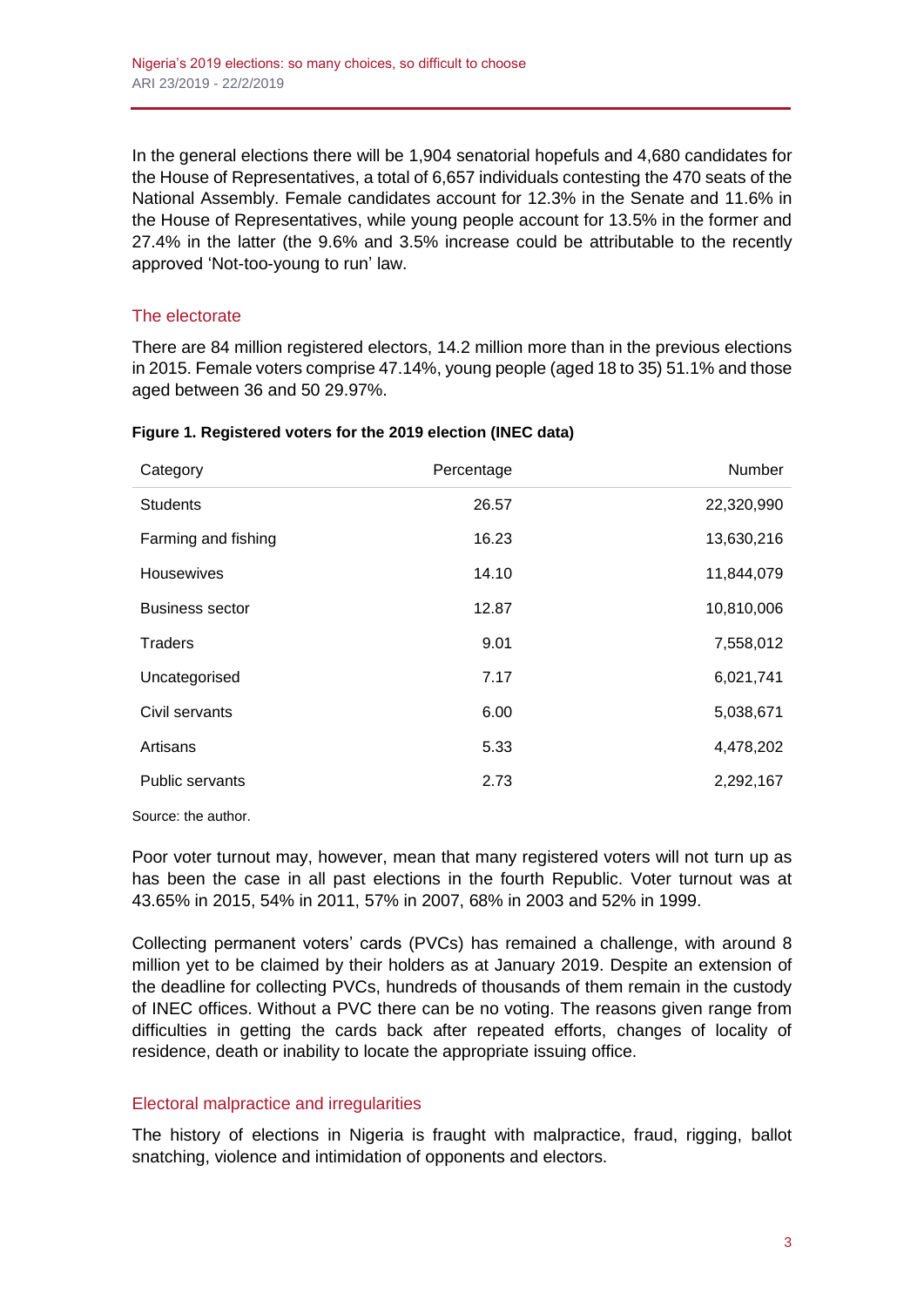In the 2015 presidential elections, 13.5 million out of 31.7 million voted manually without biometric accreditation. President Buhari, the then APC candidate, won in nine of the 10 of the most affected states, which were predominantly in the north-west and middle belt areas. Manual voting could be a likely irregularity in this election if, as in 2015, the card readers fail to work or other electricity-related challenges are faced.

## The leading candidates

With 72 presidential hopefuls, the contest seems to be between the two dominant parties, the All Progressive Congress Party (APC) and the Peoples Democratic Party (PDP) and between the incumbent president and a past Vice-president. Amongst the others, perhaps the most highly qualified in terms of education is the former Central Bank Deputy Governor. The manifestos show little differences in the ideologies motivating either parties or leaders.

## Muhammadu Buhari

Muhammadu Buhari, aged 76, is Muslim from the north-eastern geo-political zone of the country. He is the incumbent President and Commander-in-Chief of the Armed Forces of Nigeria. A retired-General of the Nigerian Army, he was military head of state from 1983 to 1984, when he was overthrown by another military coup. Buhari is the front runner, being the incumbent and having access to State-facilitated resources to attempt to retain his post. His ruling APC selected him without holding primaries.

### Atiku Abubakar

Atiku Abubakar, aged 71, hails from the north-west and was formerly Vice-president, from 1999 to 2007. He won a keenly contested primary to emerge as the PDP's standard bearer. Having ruled Nigeria for 16 years, the PDP became the main opposition party in 2015 in a historic loss in the general elections. Atiku is an entrepreneur who built his career as a customs official. He had accused his detractors of using the Economic and Financial Crimes Commission against him but the court cleared him of corruption allegations. In a CNN interview he was asked why his name consistently came up associated with corruption and claimed he was not corrupt and challenged anyone with evidence to produce it. It was alleged that Atiku could not visit the US due to a presumed case of money laundering but in a bid to quell the rumour he received his first visa in 13 years and paid a visit to the US despite lobbying by government officials for the US consulate not to grant it so that they did not appear to endorse his candidacy.

Atiku, who owns a private university in his home Adamawa state, a Boko Haram enclave, has identified unemployment and national unity as his key priorities. In a country where economic theories do not follow normal patterns and privatisation has yielded no positive results except for a few business elites, Atiku's market-based economic preferences do not appear attractive to the masses, as Nigeria has more people in absolute poverty than India. The fear of a corporate capture of the State under an Atiku-led government is high.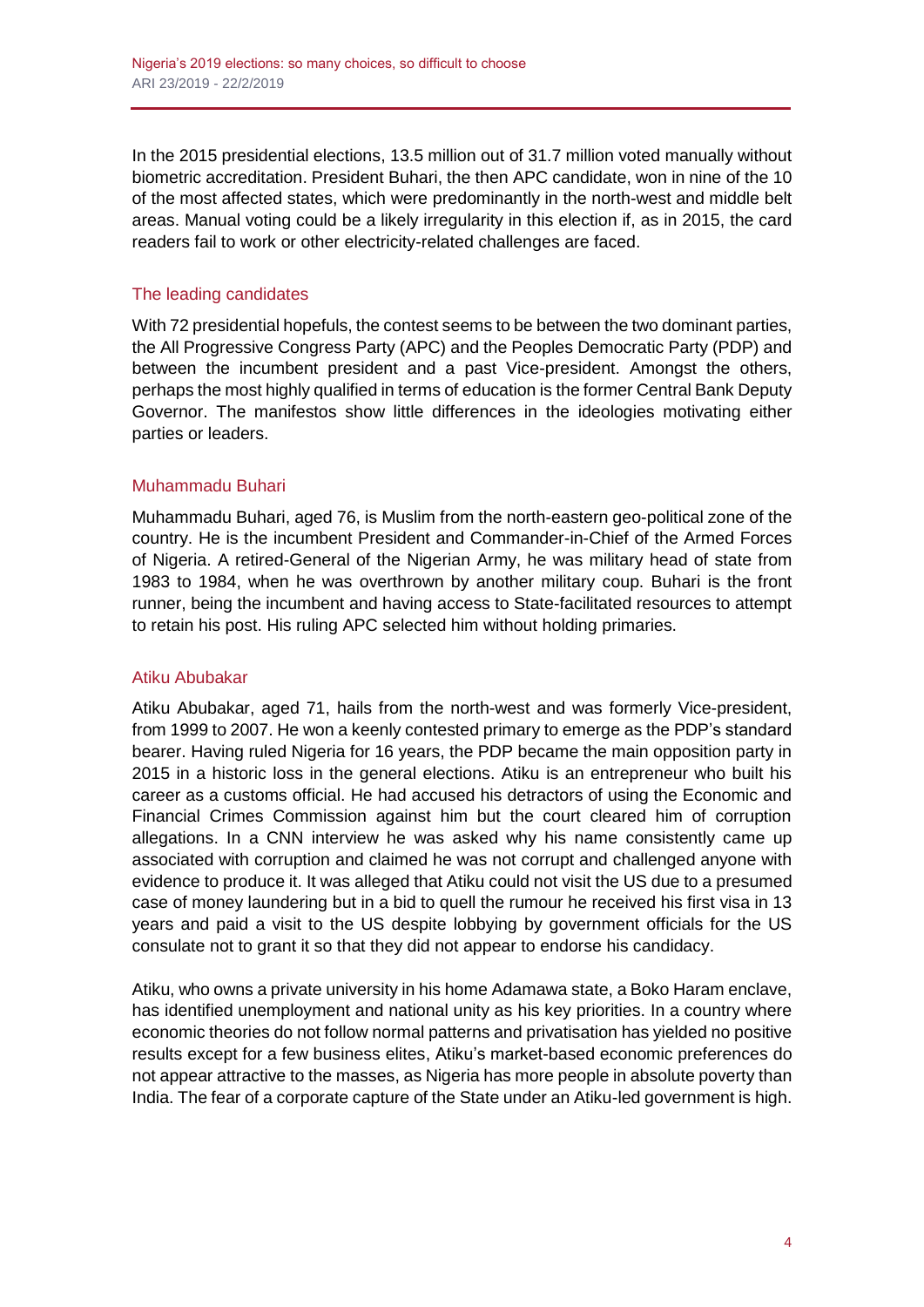## The political parties

The APC was formed by the alliance of three political parties in 2013 in order to present a stronger challenge to the then ruling PDP. Most of the party's stalwarts have previously been prominent PDP members at one time or another. President Buhari himself, prior to contesting under the APC banner in 2015, had woefully failed in presidential bids in 2003, 2007 and 2011 under two different parties. The APC considers itself a centre-left party with a preference for controlled market policies and a strong regulatory environment.

The PDP was the ruling party until 2015, when an alliance of the strongest opposition parties saw it losing the presidential elections and a historic handover of power from one political party to another. It considers itself to be at the centre-right. Atiku was the Vicepresident during two terms although he was relatively out of favour with his President, Olusegun Obasanjo, in his second term in office. This saw him lose out in his presidential ambitions. The party supposedly supports free-market policies and limits to government regulation. The government under PDP saw the de-regulation and privatisation of Nigerian investments, much to the chagrin of civil society. The presidential candidate in 2015, the then President Goodluck Jonathan, lost by 2.6 million votes to Buhari.

## Crackdown on the judiciary

Concern is rife over the actions of the executive power in the period leading up to the elections. The President's bitter experience and lack of success with the judiciary in claiming what he believed to be his mandate in 2007 and 2011 elections has pitted him as an adversary. Judges under his administration have been under investigation and attacked by the security forces and prosecutors in a fight against corruption, which is alleged to be heavily biased against his opponents. The latest assault has been a charge of falsely declaring assets brought against the Chief Justice of Nigeria, Walter Onnoghen, at the Code of Conduct Bureau. The allegations of it being an electoral strategy seem to have a basis in the timing of the charge, the usurpation of the powers of the National Judicial Council, which has disciplinary powers over judicial officers, the call for the Chief Justice to resign and the presidential suspension of the Chief Justice of Nigeria on the eve of the appointment of electoral tribunal judges and members across the country.

The President then appointed the next senior Justice of the Supreme Court, Ibrahim Tanko Muhammad, as Acting Chief Justice of Nigeria. The social media could not fail but notice that the Acting Chief Justice hails from northern Nigeria, like the President and unlike the Chief Justice. The President claims he was acting in compliance with the order of the Code of Conduct Tribunal. The Constitution provides that the President can only remove a Chief Justice with the support of at least a two-thirds majority of the Senate. The matter had not been considered in the Senate at all. The day after his controversial and purportedly unconstitutional appointment, the acting Chief Justice of Nigeria swore in 250 members of the electoral tribunals to handle election-related disputes. In a swift move, the PDP rejected to no avail the electoral tribunal appointees of the new Acting Chief Justice. A petition immediately surfaced against the acting Chief Justice Tanko before the National Judicial Council. The latter had to step in through the appointment of one of its members to be the interim Chair of the National Judicial Council while both Justices were asked to answer the petitions against them. There is, however, a list of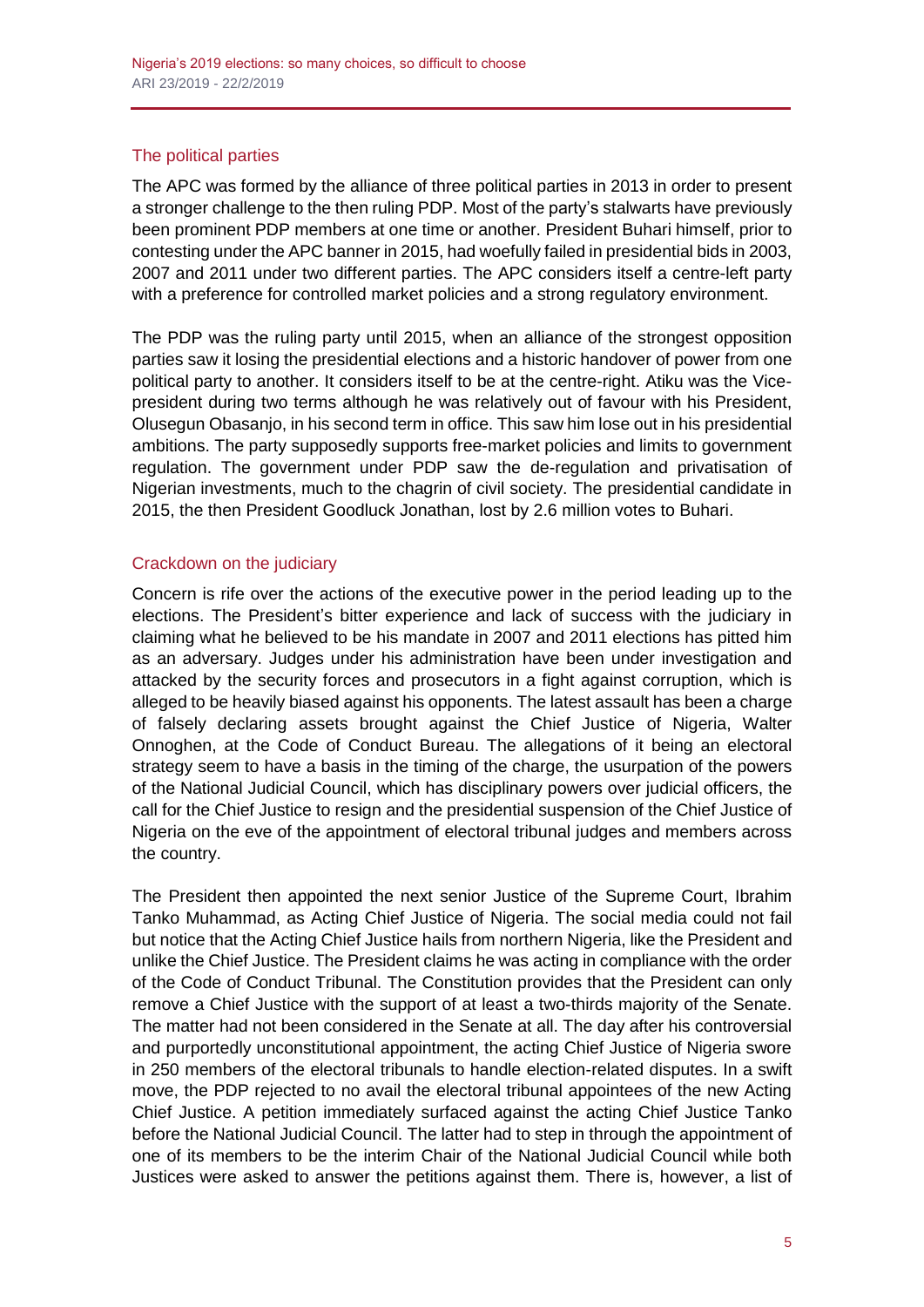persons involved in high-level corruption cases who are yet to be charged. His fight against corruption as a military ruler was hinged on the basis of being guilty until proved innocent. His current strategy is, however, unknown and has yet to show clear results.

President Buhari hinged his 2015 campaign promises on improving security, fighting corruption and improving the economy. In a 2018 poll, <sup>2</sup> 40% of Nigerians approved his administration, while 67% rated him poorly in his management of the economy, which hit a recession in recent times. At the same time, 57% rated him poorly in the fight against corruption and 55% also rated him poorly in security. Other areas of a weak performance were electricity, education, housing, oil and gas, transport and health. His highest rating was in agriculture.

The regime's National Social Investment Programme has seen positive results and is receiving positive reviews. Around 297,973 households were receiving cash transfers of NGN5,000 (€12) in 20 states with over 455,857 poor and vulnerable households included in the national social register. The categories of people normally excluded from credit facilities by traditional banks are targeted to give them access to credit free of collateral as part of the Government Enterprise and Empowerment Programme. The home-grown school feeding programme has also seen 9 million children benefitting and 95,422 cooks employed with over 100,000 smallholding farmers supplying the ingredients. Up to 500,000 unemployed graduates are said to be on the government payroll, earning NGN30,000/month (€73) in health, agriculture and education.

## **Security**

Security is on red alert due to the elections and the increase in crimes, terrorism and civil unrest. Attacks continue in Borno, Yobe and Adamawa States allegedly by Boko Haram despite the Army's claim to have regained control. Both ISIS West Africa (ISIS-WA) and Boko Haram have stated they plan to disrupt the elections with the threat of attacks on security officials, infrastructure and public places such as places of worship, malls and markets.

On 9 February nine vehicles of the ruling APC campaign convoy were burnt with petrol bombs on the outskirts of Abuja. On 13 February, in its stronghold of Borno state, Boko Haram is alleged to have attacked the convoy of the State Governor on his way to a campaign rally. The Independent National Electoral Commission (INEC) has assured the public that it has made adequate security arrangements for the elections.

The government's response to the activities of supporters of the separatist Indigenous People of Biafra (IPOB) has also brought to light issues of human-rights abuses. The social media have shown people alleged to be soldiers complaining of a lack of weapons to combat Boko Haram despite the investments made in order to fight against terrorism. The herdsmen-farmer conflict has seen many deaths and Amnesty International has called on the government to consider the cost of its response. Nigerians generally do not feel safe and are not safe and Shiites have been subject to judicial killings.

<sup>2</sup> Buharimetre of the Centre for Democracy and Development.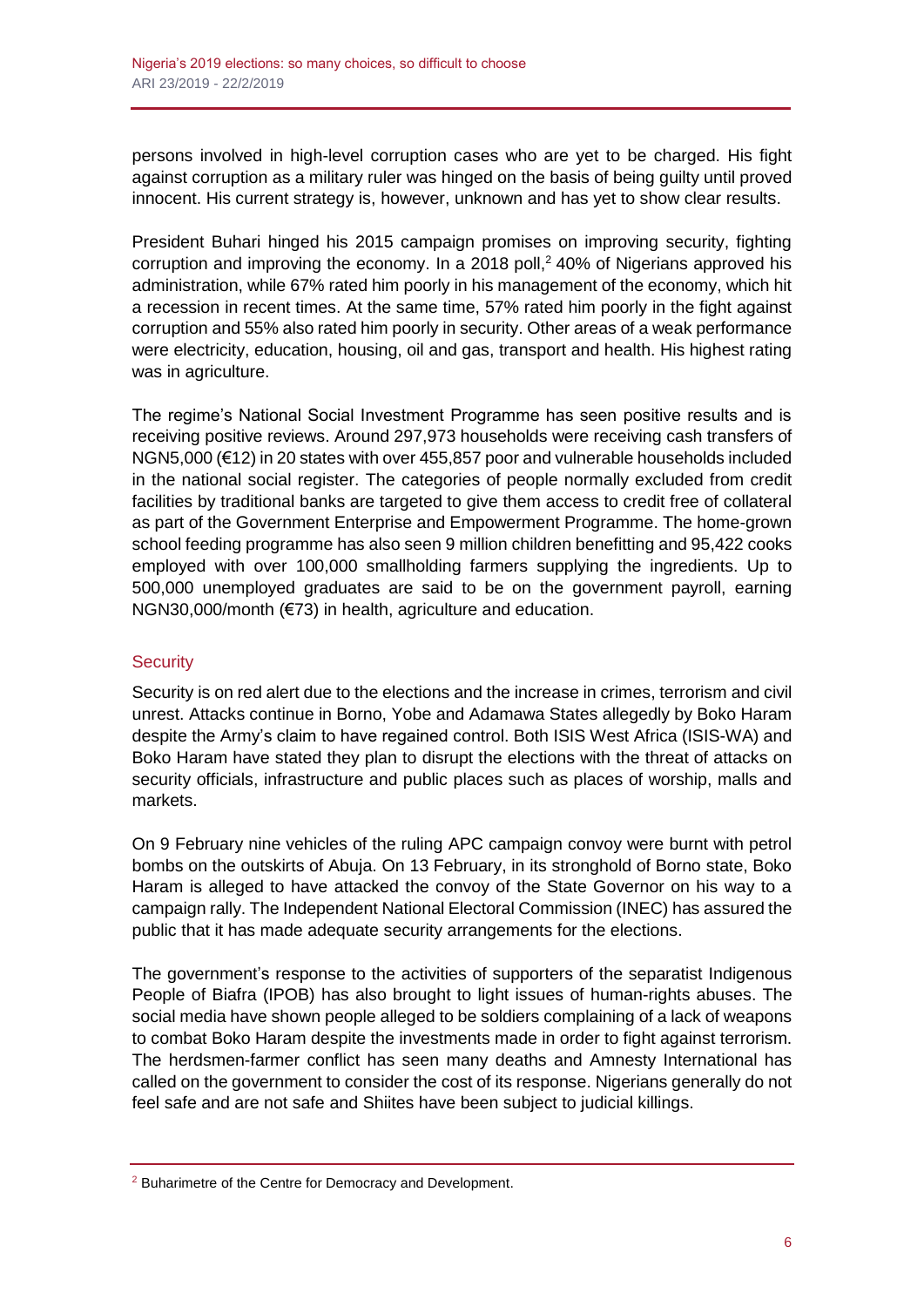On 9 February 2019, two weeks prior to the elections, there was a fire at the Qua'an Pan Local Government Area (LGA) Electoral Commission offices in Plateau State, in the country's middle belt, a centre of religious strife between Muslims and Christians, herdsmen and farmers. Up to 360 voting cubicles, 755 ballot boxes, 14 generators, and election forms and official stamps were reported to have been lost in the fire. Earlier, on 2 February, a similar fate had befallen the Electoral Commission office in the Isiala Ngwa LGA in Abia State, in the country's south-east. As many as 4,695 card readers were destroyed in yet another INEC office in Anambra State in the south-east. The Electoral Commission has requested additional security measures around its offices and critical structures but has claimed the elections will go ahead regardless of arson attacts.

As campaigns heat up in the last days before the election, violence by campaign followers and attacks on politicians have flared up. The Vice-president suffered a helicopter crash on his campaign trail, although the lack of fatalities resulted in no investigation as to the cause. Convoy accidents and attacks resulting in multiple deaths are being reported. The presence of security personnel in major towns gives credence to social-media warnings about security risks and advice on how to take extra care for self-protection.

A new Acting Inspector-General of Police, Mohammed Adamu, was appointed by the President a month before the elections. This followed the statutory retirement of his predecessor, Ibrahim Idris. Adamu was an Assistant Inspector-General and junior to seven Deputy Inspector-Generals prior to his appointment. In line with the usual practice, all seven were prematurely retired. Police Commissioners were also appointed to the main state commands. The Coalition of United Political Parties has alleged that there is a plot to appoint police chiefs prior to the elections to favour the ruling APC. The police has denied that the posting of Police Commissioners has any bias linked to the elections, declaring itself non-partisan and neutral, while attributing the new postings to vacancies created by recent retirements. The Police has planned to deploy over 300,000 of its 350,000 strong force for security purposes in the presidential elections.

### The peace accord

A peace accord has been signed by the presidential candidates fostered by the National Peace Committee led by the former military head of state, Abdulsalam Abubakar, who brought the fourth Republic into being. The elections are to count on the presence of international observers.

### Disenfranchisement threats

Millions of university students who had returned home as a result of a three-month strike by the Academic Staff Union of Universities (ASUU) have been recalled. The students could potentially have been disenfranchised because voters are required to register within their wards of residence, as movement is curtailed on election days. Most students attend tertiary institutions outside their home towns, to which they return when universities are not in session. However, given the threat, the ASUU suspended its threemonth strike and signed a memorandum of understanding with the Federal Government. Nevertheless, the students themselves have mixed feelings, preferring to remain with their families until after the general elections. The Labour movement also threatened